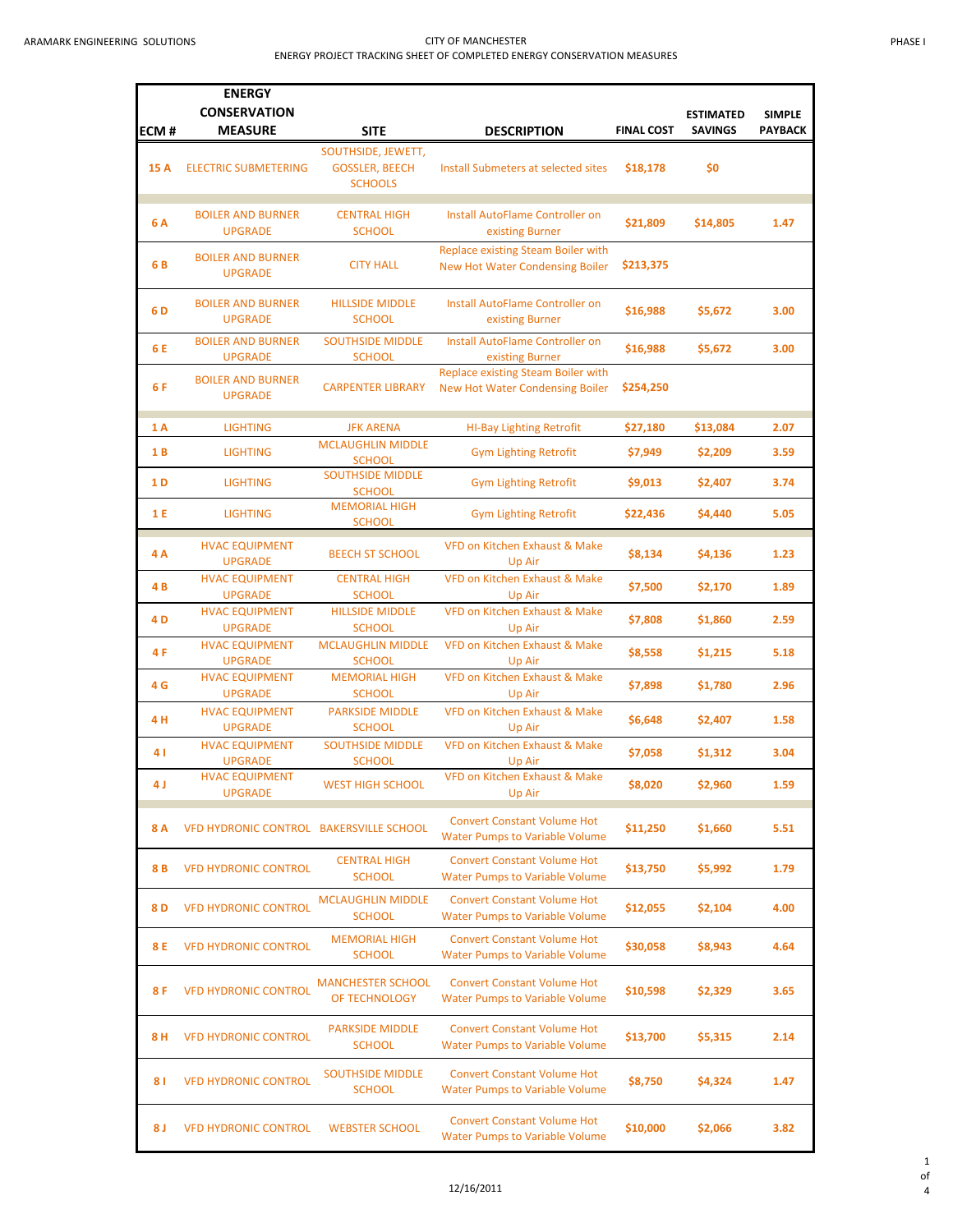| ECM#            | <b>ENERGY</b><br><b>CONSERVATION</b><br><b>MEASURE</b>            | <b>SITE</b>                           | <b>DESCRIPTION</b>                                                                                                        | <b>FINAL COST</b> | <b>ESTIMATED</b><br><b>SAVINGS</b> | <b>SIMPLE</b><br>PAYBACK |
|-----------------|-------------------------------------------------------------------|---------------------------------------|---------------------------------------------------------------------------------------------------------------------------|-------------------|------------------------------------|--------------------------|
| 9 A             | <b>DEMAND CONTROL</b><br><b>VENTILATION WITH VFD</b>              | <b>BEECH ST SCHOOL</b>                | Install VFD - Modulate Fan Speed<br>based on DCV with CO2 Sensor                                                          | \$8,518           | \$2,608                            | 2.40                     |
| 9 B             | <b>DEMAND CONTROL</b><br><b>VENTILATION WITH VFD</b>              | <b>BEECH ST SCHOOL</b>                | Install VFD - Modulate Fan Speed<br>based on DCV with CO2 Sensor                                                          | \$7,280           | \$1,153                            | 6.31                     |
| 9 <sub>D</sub>  | <b>DEMAND CONTROL</b><br><b>VENTILATION WITH VFD</b>              | <b>BEECH ST SCHOOL</b>                | <b>Install VFD - Modulate Fan Speed</b><br>based on DCV with CO2 Sensor                                                   | \$9,593           | \$3,122                            | 3.07                     |
| 9 E             | <b>DEMAND CONTROL</b><br><b>VENTILATION WITH VFD</b>              | <b>CENTRAL HIGH</b>                   | Install VFD - Modulate Fan Speed<br>based on DCV with CO2 Sensor                                                          | \$7,801           | \$2,152                            | 2.60                     |
| 9 F             | <b>DEMAND CONTROL</b><br><b>VENTILATION WITH VFD</b>              | <b>CENTRAL HIGH</b>                   | Install VFD - Modulate Fan Speed<br>based on DCV with CO2 Sensor                                                          | \$7,813           | \$2,624                            | 1.21                     |
| 9 G             | <b>DEMAND CONTROL</b><br><b>VENTILATION WITH VFD</b>              | <b>GOSSLER PARK SCHOOL</b>            | <b>Install VFD - Modulate Fan Speed</b><br>based on DCV with CO2 Sensor                                                   | \$5,845           | \$2,133                            | 1.95                     |
| 9 H             | <b>DEMAND CONTROL</b><br><b>VENTILATION WITH VFD</b>              | <b>JEWETT ST SCHOOL</b>               | Install VFD - Modulate Fan Speed<br>based on DCV with CO2 Sensor                                                          | \$5,845           | \$2,492                            | 2.02                     |
| 91              | <b>DEMAND CONTROL</b><br><b>VENTILATION WITH VFD</b>              | <b>WEST HIGH SCHOOL</b>               | <b>Install VFD - Modulate Fan Speed</b><br>based on DCV with CO2 Sensor                                                   | \$4,750           | \$735                              | 6.46                     |
| 9 J             | <b>DEMAND CONTROL</b><br><b>VENTILATION WITH VFD</b>              | <b>WEST HIGH SCHOOL</b>               | Install VFD - Modulate Fan Speed<br>based on DCV with CO2 Sensor                                                          | \$6,185           | \$956                              | 6.47                     |
| 9 K             | <b>DEMAND CONTROL</b><br><b>VENTILATION WITH VFD</b>              | <b>WEST HIGH SCHOOL</b>               | Install VFD - Modulate Fan Speed<br>based on DCV with CO2 Sensor                                                          | \$3,318           | \$1,312                            | 2.53                     |
| 9 L             | <b>DEMAND CONTROL</b><br><b>VENTILATION WITH VFD</b>              | <b>WEST HIGH SCHOOL</b>               | Install VFD - Modulate Fan Speed<br>based on DCV with CO2 Sensor                                                          | \$3,318           | \$721                              | 4.60                     |
| 9 M             | <b>DEMAND CONTROL</b><br><b>VENTILATION WITH VFD</b>              | <b>WEST HIGH SCHOOL</b>               | <b>Install VFD - Modulate Fan Speed</b><br>based on DCV with CO2 Sensor                                                   | \$3,748           | \$1,513                            | 2.48                     |
| 9N              | <b>DEMAND CONTROL</b><br><b>VENTILATION WITH VFD</b>              | <b>WEST HIGH SCHOOL</b>               | Install VFD - Modulate Fan Speed<br>based on DCV with CO2 Sensor                                                          | \$9,375           | \$1,965                            | 4.77                     |
| <b>90</b>       | <b>DEMAND CONTROL</b><br><b>VENTILATION WITH VFD</b>              | <b>PARKER VARNEY</b><br><b>SCHOOL</b> | Install VFD - Modulate Fan Speed<br>based on DCV with CO2 Sensor                                                          | \$8,480           | \$2,000                            | 4.24                     |
| 9 P             | <b>DEMAND CONTROL</b><br><b>VENTILATION WITH VFD</b>              | <b>SMYTH ROAD SCHOOL</b>              | <b>Install VFD - Modulate Fan Speed</b><br>based on DCV with CO2 Sensor                                                   | \$7,980           | \$1,749                            | 4.10                     |
| 9 Q             | <b>DEMAND CONTROL</b><br><b>VENTILATION WITH VFD</b>              | <b>MEMORIAL HIGH</b><br><b>SCHOOL</b> | Modulate Dampers based on DCV<br>with CO2 Sensor                                                                          | \$9,118           | \$1,285                            | 6.08                     |
| 9R              | <b>DEMAND CONTROL</b><br><b>VENTILATION WITH VFD</b>              | <b>MEMORIAL HIGH</b><br><b>SCHOOL</b> | Modulate Dampers based on DCV<br>with CO2 Sensor                                                                          | \$11,341          | \$2,890                            | 3.92                     |
| 10 A            | <b>DEMAND CONTROL</b><br><b>VENTILATION WITHOUT</b><br><b>VFD</b> | <b>CENTRAL HIGH</b><br><b>SCHOOL</b>  | Modulate Dampers based on DCV<br>with CO2 Sensor                                                                          | \$3,250           | \$2,290                            | 1.42                     |
| 10 <sub>B</sub> | <b>DEMAND CONTROL</b><br><b>VENTILATION WITHOUT</b><br><b>VFD</b> | <b>CENTRAL HIGH</b><br><b>SCHOOL</b>  | Modulate Dampers based on DCV<br>with CO2 Sensor                                                                          | \$6,768           | \$995                              | 6.80                     |
| 10F             | <b>DEMAND CONTROL</b><br><b>VENTILATION WITHOUT</b><br><b>VFD</b> | <b>NORTHWEST SCHOOL</b>               | Install DDC control to Modulate<br>Dampers based on DCV with CO2<br>Sensor, removing pneumatic stand<br>alone controllers | \$6,500           | \$587                              | 11.07                    |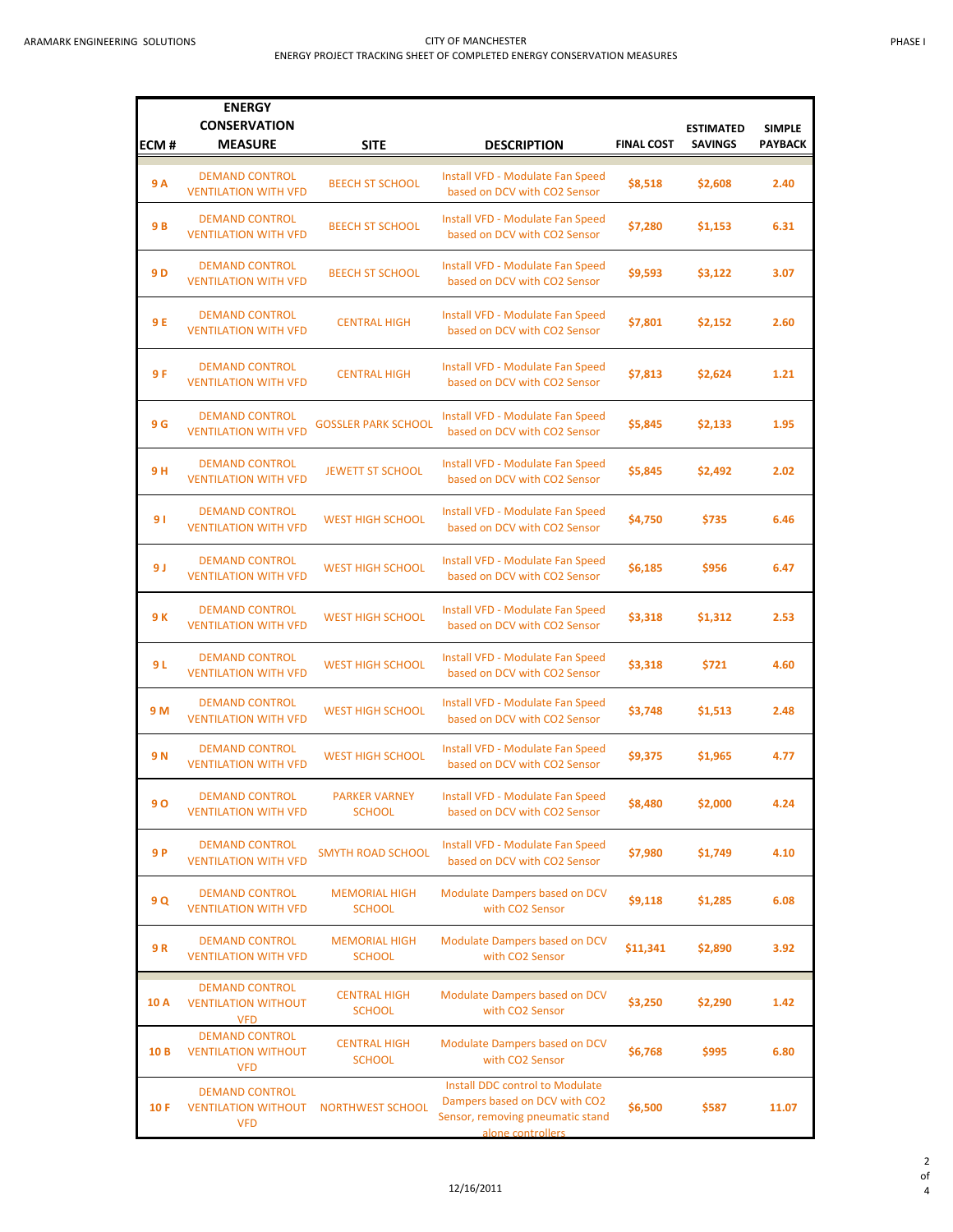| ECM#            | <b>ENERGY</b><br><b>CONSERVATION</b><br><b>MEASURE</b>            | <b>SITE</b>                               | <b>DESCRIPTION</b>                                                                                                         | <b>FINAL COST</b> | <b>ESTIMATED</b><br><b>SAVINGS</b> | <b>SIMPLE</b><br><b>PAYBACK</b> |
|-----------------|-------------------------------------------------------------------|-------------------------------------------|----------------------------------------------------------------------------------------------------------------------------|-------------------|------------------------------------|---------------------------------|
|                 |                                                                   |                                           |                                                                                                                            |                   |                                    |                                 |
| 10 <sub>1</sub> | <b>DEMAND CONTROL</b><br><b>VENTILATION WITHOUT</b><br><b>VFD</b> | <b>WILSON SCHOOL</b>                      | Install DDC control to Modulate<br>Dampers based on DCV with CO2<br>Sensor, removing stand alone<br>fixed damper actuators | \$7,250           | \$1,200                            | 4.22                            |
| 11              | <b>OPTIMIZE CONTROLS</b>                                          | <b>JEWETT ST SCHOOL</b>                   | <b>Control DHW HTR and Circ Pump</b>                                                                                       | \$2,188           | \$800                              | 2.74                            |
| 11 J            | <b>OPTIMIZE CONTROLS</b>                                          | <b>JEWETT ST SCHOOL</b>                   | Install new Class Room Sensors for<br><b>Zone Pump Control</b>                                                             | \$4,375           | \$1,440                            | 1.52                            |
| 11 M            | <b>OPTIMIZE CONTROLS</b>                                          | <b>MEMORIAL HIGH</b><br><b>SCHOOL</b>     | <b>Interlock Dishwasher Exhaust Fan</b>                                                                                    | \$2,313           | \$5,197                            | 0.45                            |
| <b>11 O</b>     | <b>OPTIMIZE CONTROLS</b>                                          | <b>PARKSIDE MIDDLE</b><br><b>SCHOOL</b>   | Control DHW HTR & Recirc Pump                                                                                              | \$2,438           | \$800                              | 3.05                            |
| 11 S            | <b>OPTIMIZE CONTROLS</b>                                          | <b>WILSON SCHOOL</b>                      | Install a DDC controller relay for<br>existing time clock on light controls                                                | \$1,875           | \$1,000                            | 1.88                            |
| 11 T            | <b>OPTIMIZE CONTROLS</b>                                          |                                           | GREEN ACRES SCHOOL Control DHW HTR & Recirc Pump                                                                           | \$1,400           | \$800                              | 1.75                            |
| 11 U            | <b>OPTIMIZE CONTROLS</b>                                          |                                           | HIGHLAND GF SCHOOL Control DHW HTR & Recirc Pump                                                                           | \$1,184           | \$800                              | 1.48                            |
| 11 V            | <b>OPTIMIZE CONTROLS</b>                                          |                                           | MCDONOUGH SCHOOL Control DHW HTR & Recirc Pump                                                                             | \$944             | \$800                              | 1.18                            |
| 11 W            | <b>OPTIMIZE CONTROLS</b>                                          | <b>NORTHWEST SCHOOL</b>                   | Control DHW HTR & Recirc Pump                                                                                              | \$720             | \$800                              | 0.90                            |
| 11 X            | <b>OPTIMIZE CONTROLS</b>                                          | <b>PARKER VARNEY</b><br><b>SCHOOL</b>     | Control DHW HTR & Recirc Pump                                                                                              | \$1,288           | \$800                              | 1.61                            |
| 11 Y            | <b>OPTIMIZE CONTROLS</b>                                          | <b>WEBSTER SCHOOL</b>                     | Control DHW HTR & Recirc Pump                                                                                              | \$773             | \$800                              | 0.97                            |
| 11 Z            | <b>OPTIMIZE CONTROLS</b>                                          | <b>WESTON SCHOOL</b>                      | Control DHW HTR & Recirc Pump                                                                                              | \$1,579           | \$800                              | 1.97                            |
| 12 D            | RETRO COMMISSIONING CENTRAL FIRE STATION                          |                                           | IR T-STATS for Truck Bays & New<br><b>HW Boiler Reset Controls</b>                                                         | \$17,269          | \$3,113                            | 4.56                            |
| 16 A            | <b>REDUCE AIR FLOW IN</b><br><b>HRUS</b>                          | <b>WEBSTER SCHOOL</b>                     | Rebalance HRUs 25 to 15 CFM                                                                                                | \$2,528           | \$4,446                            | 0.57                            |
| 16B             | <b>REDUCE AIR FLOW IN</b><br><b>HRUS</b>                          | <b>PARKER VARNEY</b><br><b>SCHOOL</b>     | Rebalance HRUs 25 to 15 CFM                                                                                                | \$2,830           | \$5,289                            | 0.40                            |
| 16 D            | <b>REDUCE AIR FLOW IN</b><br><b>HRUS</b>                          | <b>MCLAUGHLIN MIDDLE</b><br><b>SCHOOL</b> | Rebalance HRUs 25 to 15 CFM                                                                                                | \$1,649           | \$1,573                            | 1.05                            |
| 16 E            | <b>REDUCE AIR FLOW IN</b><br><b>HRUS</b>                          | <b>GOSSLER SCHOOL</b>                     | Rebalance HRUs 25 to 15 CFM                                                                                                | \$2,830           | \$6,887                            | 0.41                            |
| 16 F            | <b>REDUCE AIR FLOW IN</b><br><b>HRUS</b>                          | <b>GREEN ACRES SCHOOL</b>                 | Rebalance HRUs 25 to 15 CFM                                                                                                | \$2,528           | \$2,005                            | 1.26                            |
| 17 A            | <b>KITCHEN WALK IN</b><br><b>REFRIG CONTROLS</b>                  | <b>WEST HIGH SCHOOL</b>                   | <b>Replace Evaporator fan Motors</b><br>and install controllers                                                            | \$11,538          | \$1,873                            | 4.44                            |
| 5B              | <b>DOMESTIC HOT WATER</b><br><b>REPLACEMENT</b>                   | <b>GREEN ACRES SCHOOL</b>                 | Replace the existing Oil Fired DHW<br><b>Heater Burner with a New Gas</b><br><b>Fired High Efficiency Model</b>            | \$4,946           | \$1,600                            | 2.97                            |
| 5 D             | <b>DOMESTIC HOT WATER</b><br><b>REPLACEMENT</b>                   | <b>HIGHLAND GF SCHOOL</b>                 | Replace the existing Oil Fired DHW<br><b>Heater Burner with a New Gas</b><br><b>Fired High Efficiency Model</b>            | \$4,946           | \$1,600                            | 2.97                            |
| 5 E             | <b>DOMESTIC HOT WATER</b><br><b>REPLACEMENT</b>                   | MCDONOUGH SCHOOL                          | Replace the existing Oil Fired DHW<br><b>Heater Burner with a New Gas</b><br><b>Fired High Efficiency Model</b>            | \$4,946           | \$1,600                            | 2.97                            |
| 5 F             | <b>DOMESTIC HOT WATER</b><br><b>REPLACEMENT</b>                   | <b>NORTHWEST SCHOOL</b>                   | Replace the existing Oil Fired DHW<br><b>Heater Burner with a New Gas</b><br><b>Fired High Efficiency Model</b>            | \$4,946           | \$1,600                            | 2.97                            |

3 of 4